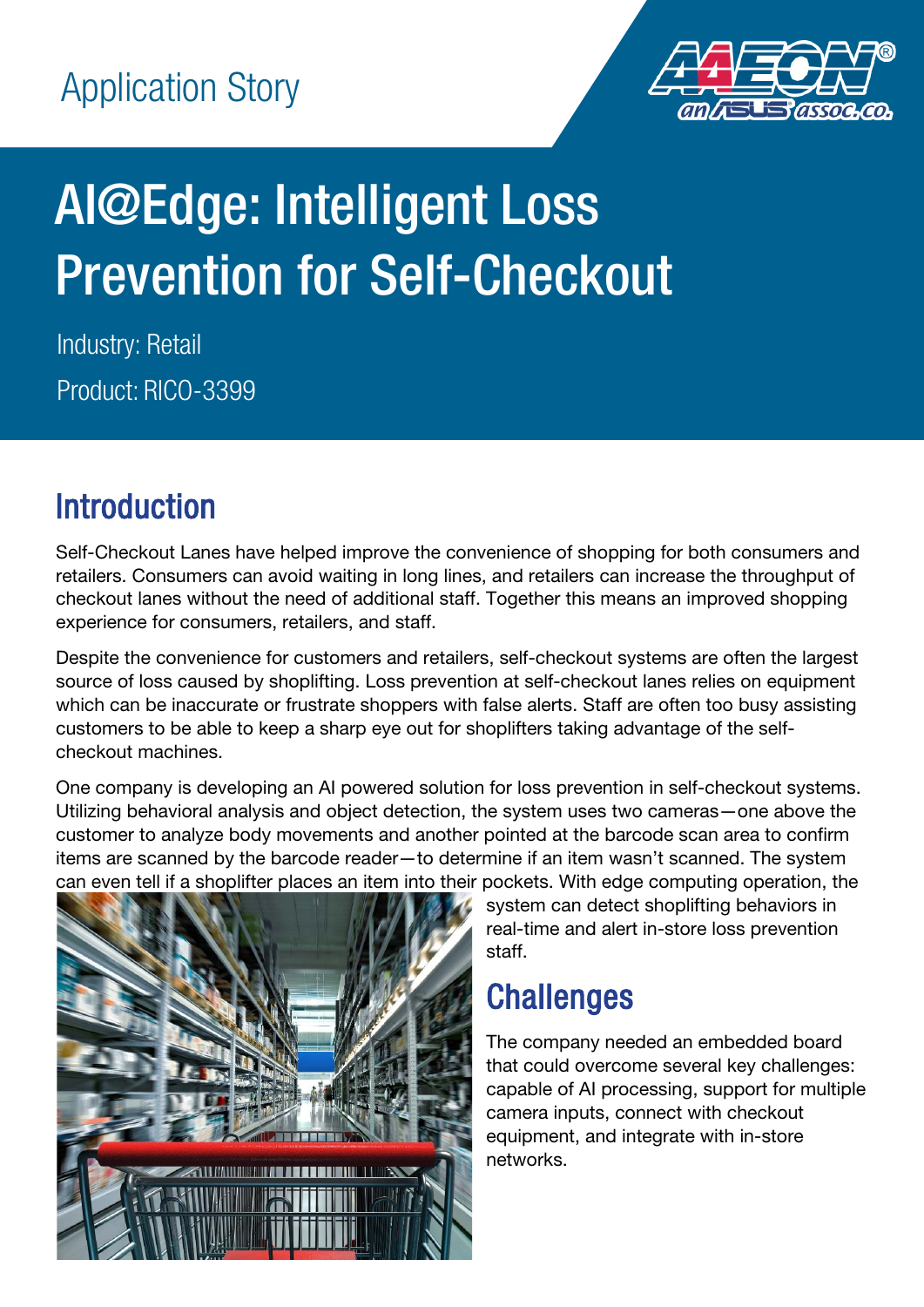### Application Story





#### AI Capable

The company needed a board capable of operating the company's AI software without reliance on extra hardware or connecting to a cloud service. This helps keep maintenance costs low and allows for real-time analysis.

#### Multiple Cameras

To effectively catch shoplifters and prevent loss, the company's AI application relies on analyzing input from two separate cameras. This means the hardware solution must be capable of supporting multiple camera inputs.

#### I/O Support

To appeal to retailers, the system has to function as both loss prevention and selfcheckout system. This requires hardware support for typical checkout features such as a barcode reader, weight scale, distance sensor and interactive display.

#### Network Connection

Loss prevention is most effective if it can alert loss prevention staff immediately when it detects a possible shoplifter. This requires that the system can be easy and flexible to integrate into a retailer's in-store network to communicate with staff.

## Solution

With industry leading expertise in embedded AI@Edge solutions, the company turned to AAEON to help find a hardware solution to meet their challenges. Working closely with the company, AAEON determined the RICO-3399 PICO-ITX fanless board as the best solution. The RICO-3399 features powerful processing, flexible I/O support, 4K HD graphics capability and easy network integration.

#### Rockchip RK3399 SoC

The RICO-3399 is powered by the Rockchip RK3399 ARM hexacore SoC processor. Using the latest in RISC technology, the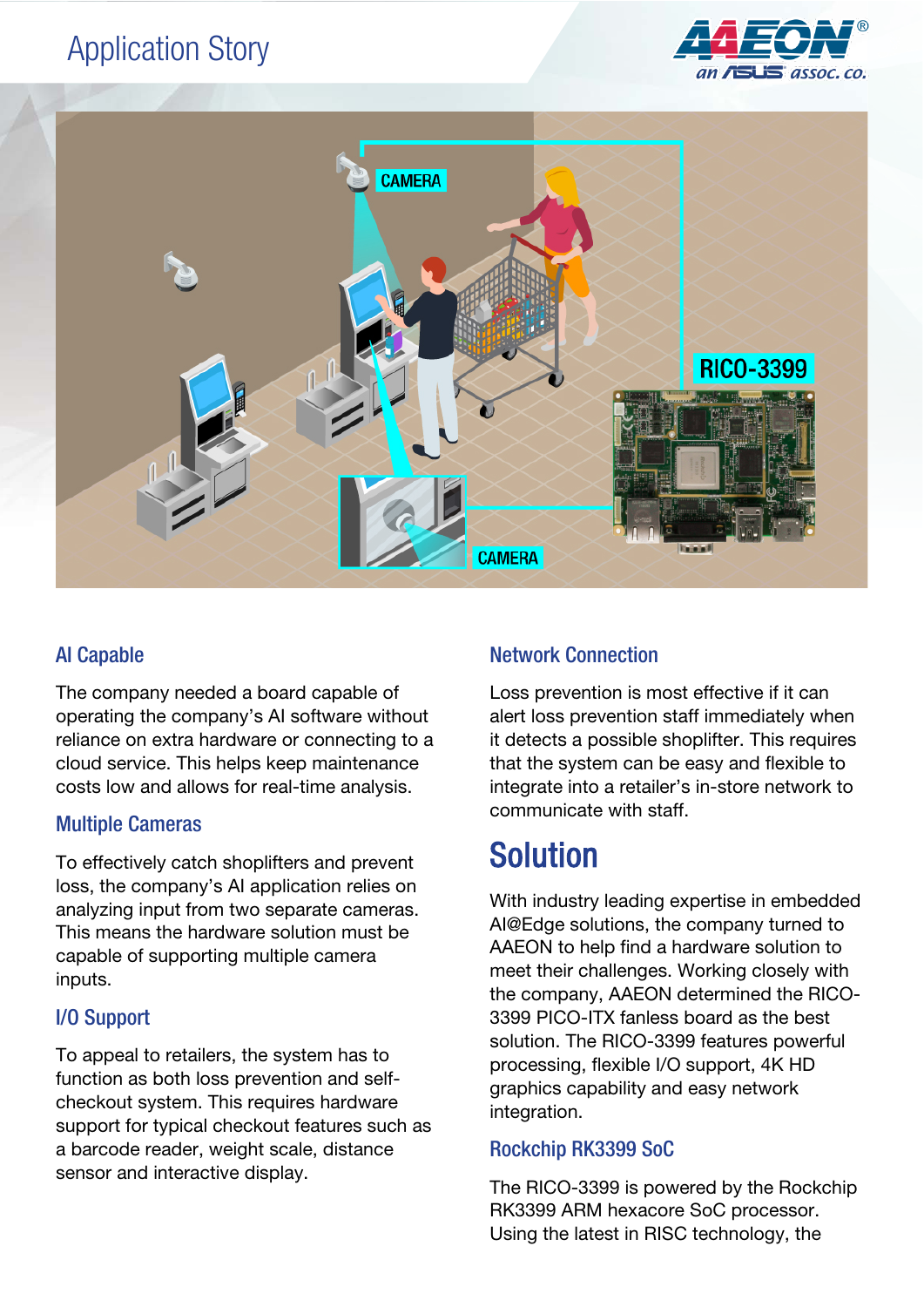## Application Story



Rockchip RK3399 pairs the Rockchip Cortex A72 dual core and Cortex A53 quad core processors to provide high-performance computing capable of running AI inferences without the need of a dedicated neural network module.

#### Flexible I/O Features

The RICO-3399 can host multiple cameras, supporting USB and MIPI standard. It also

Using RISC technology, the RICO-3399 can run AI inferences without the need of a dedicated neural network module.

features COM and GbE ports as standard to connect to other devices and networks. AAEON also offers OEM/ODM support, with options to configure I/O features to meet the specific needs of a developer's project.

#### 4K Graphics Support

The RICO-3399 with Rockchip RK3399 SoC features the Mali-T860 GPU. The Mali-T860 GPU is 50% faster than previous generations, allowing it to display 4K graphics at 60Hz with HDMI 2.0 support. This enables the RICO-3399 to support highquality interactive displays and high resolution video encoding and decoding.

#### Easy Integration

The RICO-3399 can easily integrate into any network or workplace. Designed with a GbE LAN port standard, it also features a mini-PCIe slot which can support Wi-Fi, Bluetooth and even 4G LTE connectivity.

### Impact

With the RICO-3399 PICO-ITX fanless board from AAEON, the company had a hardware solution capable of overcoming the challenges and requirements of their AI system. The company is now able to design, build and deliver intelligent self-checkout systems to retailers around the globe.

With the company's system in place, retailers are able to reduce loss related to self-checkout lanes and quickly identify would be shoplifters. Shoppers can also look forward to fewer frustrations when using self-checkout systems, and staff can focus their attention more towards assisting their consumers.

# Product

The RICO-3399 single board computer is a RISC platform armed with the powerful Rockchip RK3399 ARM hexa-core processor. The Rockchip RK3399 ARM hexa-core processor is a SoC which combines two processors into one, along with a built-in Mali-T860MP4 GPU to provide 4K video decode capabilities and 4K Ultra HD graphics at 60Hz through HDMI 2.0. The RICO-3399 also features onboard 16GM eMMC storage, and 2GB LPDDR3 memory, giving it the intelligence to power AI and Edge Computing applications. The RICO-3399 supports Android 7.1 which can be configured to your project needs.